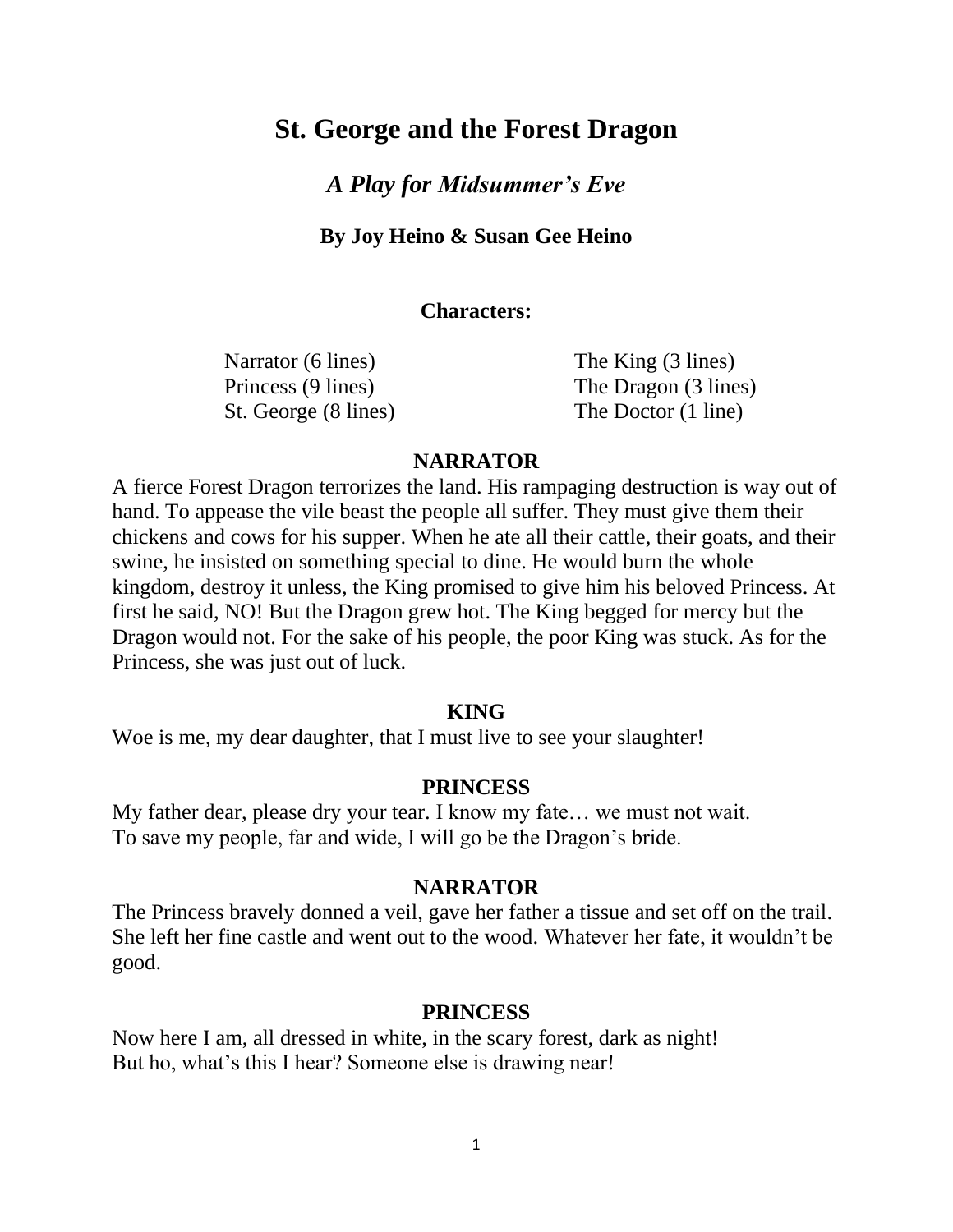## **ST. GEORGE**

#### *(Arriving with the sound of horse's hooves.)*

Forsooth and alack, what's this that I've spied? Why, some groom, it would seem, has lost his young bride!

#### **PRINCESS**

Oh please, good sir, do me no harm, I pray! I am destined to be offered to the Dragon today. He may bite me or burn me or kill me quite dead, but I beg you show kindness or mercy instead. Just give me a blessing and go on your way; your life will be forfeit if you happen to stay.

#### **ST. GEORGE**

Of course I won't harm you, sweet sorrowing lass, but I couldn't live with myself if I just go on past. I'm a hero, you see, my name is St. George. I simply can't leave you for that Dragon to gorge!

#### **PRINCESS**

Dear sir, a hero indeed you must be, if you think you will stay in this forest with me. But no, I can't have it, you must hurry and fly! The Dragon will see you and then you will die.

#### **ST. GEORGE**

I will carry you with me, of course. Come, let me help you up onto my horse. You're a bold one, a brave one, but I swear by my garter, you do not deserve to be made into a martyr.

#### **PRINCESS**

A martyr I must be, for the sake of the land. My father is king so I must take a stand. I'm ready to die—I've made no transgression—but I hope that the Dragon gets indigestion! He'll probably eat me in one or two slurps, but stand back and watch out, he might get the burps. I know I can't fight him, I'm hardly a boss, but I did fill my reticule with Super Hot Sauce.

#### **ST. GEORGE**

Od's bodkins, you're brilliant! I'm very impressed. If the Dragon eats that, he'll be sorely distressed. Methinks we can use this, it might save you still. Now hush, let's make ready… he's just over the hill!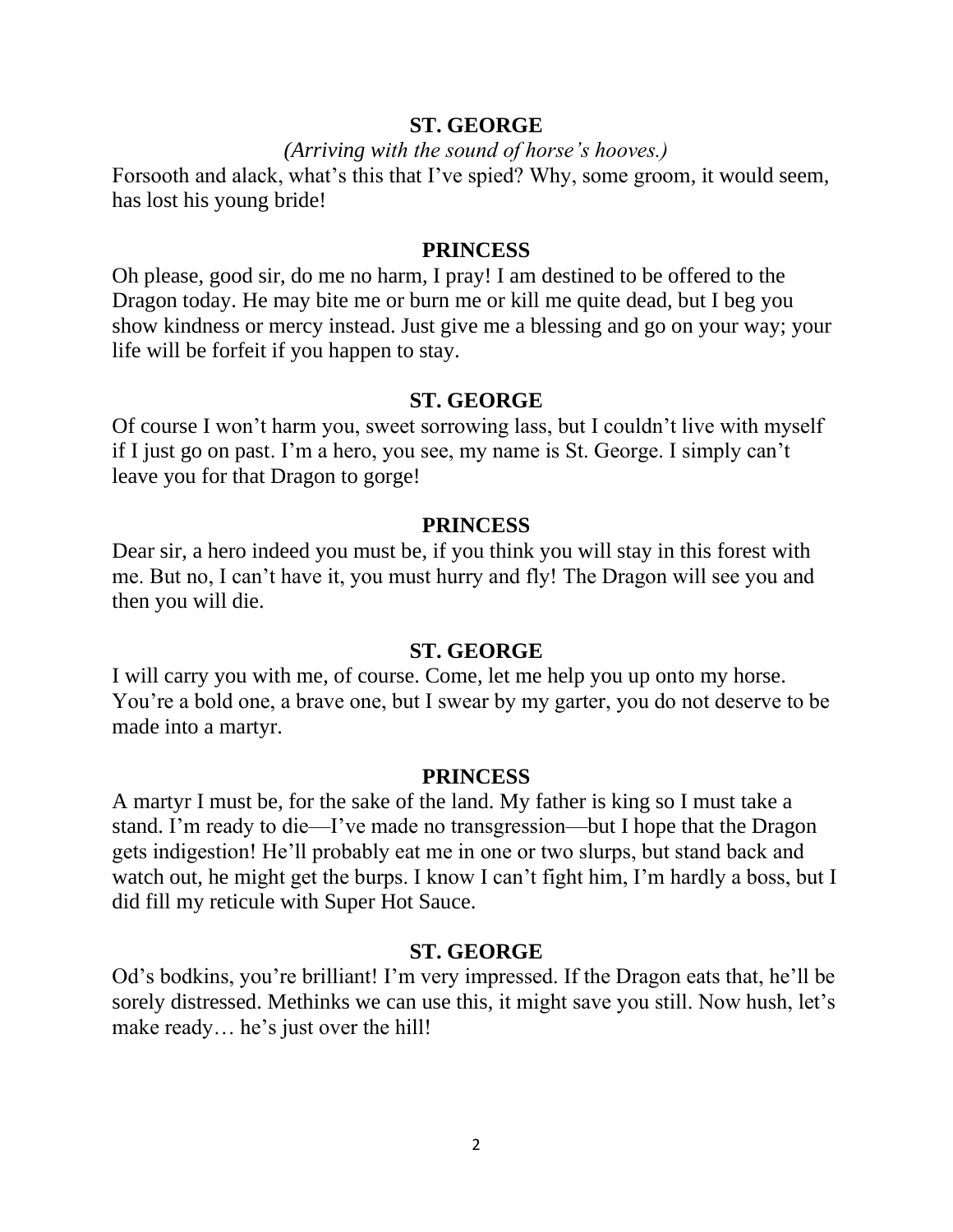## **NARRATOR**

The hero and lady had a quick tete-a-tete. I was not privy to hear what they did say. I can tell you all, though, that it must have been smart. They came up with a plan and they each had a part. They stood there together with all that they had… Oh, I can't stand to watch… it's going to be bad!

*(Loud sounds of DRAGON roars and other clatter. The DRAGON kite swoops into view while audience provides sound effects. ST. GEORGE tosses PRINCESS one of his swords and they act out NARRATOR'S words.)*

The beast was upon them in all of his fury! Oh, if he must kill them I hope he will hurry. They fought and they battled long into the night, they struggled against the Dragon's great might. He chomped with his teeth, he snarled and he roared, he flapped his wide wings in the air and he soared! Will he kill them? Perhaps. Will they die? I don't know. There's really no telling how this contest will go.

#### **DRAGON**

Oh how delicious, it's truly a treat! A hero and princess, just for me to eat! I'll gnash you, crash you with my jaws. I'll rip you, slash you with my claws!

#### **PRINCESS**

*(To her partner.)* Good sir, stand fast! Our foe is too extreme!

#### **ST. GEORGE**

Fear not, dear Princess, for now we are a team!

#### **NARRATOR**

Together they faced the Dragon's wicked blows. The beast glowed with hatred from its head to its toes. But hatred can't stand when it comes face to face, with courage, kindness, loyalty, and grace. With the last burst of his evil strength, the Dragon pounced at them with his full length.

#### **ST. GEORGE**

*(Doubling over in pain.)* Alas! The beast has struck a mortal blow. I can't save you, Lady. You should go!

#### **PRINCESS**

I will not leave you, my Good Knight! Until the end, I'll stay and fight.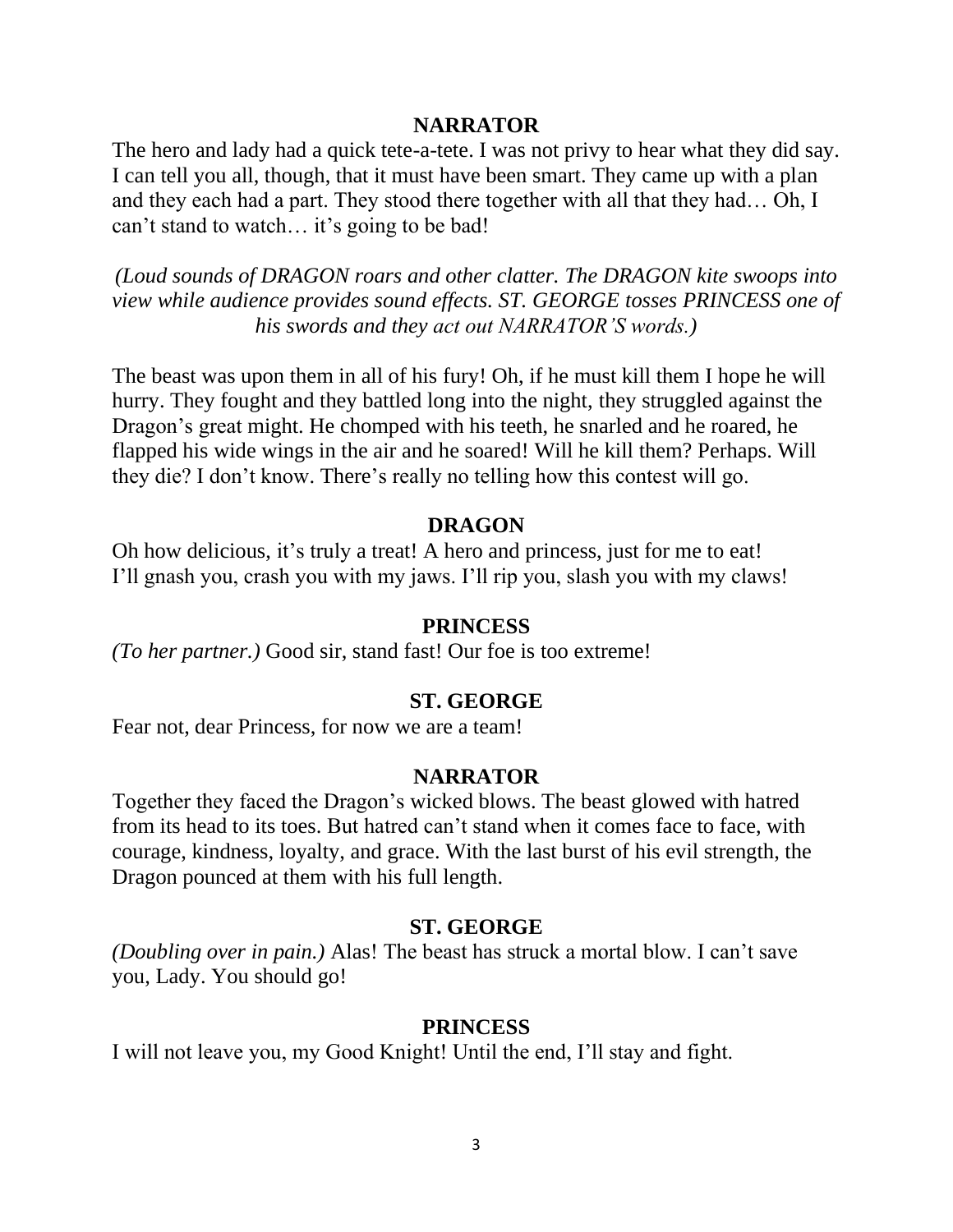## **NARRATOR**

The Dragon laughed; he thought he'd won. But our fair Princess was not done! She swung her purse—a heavy tote—and tossed it down the Dragon's throat. The monster paused, he choked and he coughed. He sneered a bit, he even scoffed. But then the contents of that pouch, made the Dragon cry out…

## **DRAGON**

Ouch!

## **PRINCESS**

Ah ha, you fiend, now you shall know, the pain of the hottest jalapeño! I had no weapon I could bring, but I wasn't about to do no-thing.

#### **DRAGON**

What a world! What a world! I've been done in, by a handbag full of capsaicin!

*(DRAGON collapses into unconsciousness.)*

## **ST. GEORGE**

What happened? Is this a truce? You subdued the Dragon with fresh produce!

## **PRINCESS**

I did indeed, as you have seen. The earth provides with harvest green.

*(KING rushes in with DOCTOR. They are astonished by what they see.)*

## **KING**

My daughter dear, you are still breathing! I've had no peace after your leaving. But who is this who helped you so? Tell me his name so I may know.

## **ST. GEORGE**

I'm known as George, Your Majesty. But I fear the beast has ended me.

## **DOCTOR**

No worries, lad, I'm a physician! I've got the thing for your condition. A magic pill I've just created, it will make *you* well and keep *him* sedated!

*(DOCTOR offers a pill to ST. GEORGE then goes to shove one into the DRAGON'S mouth.)*